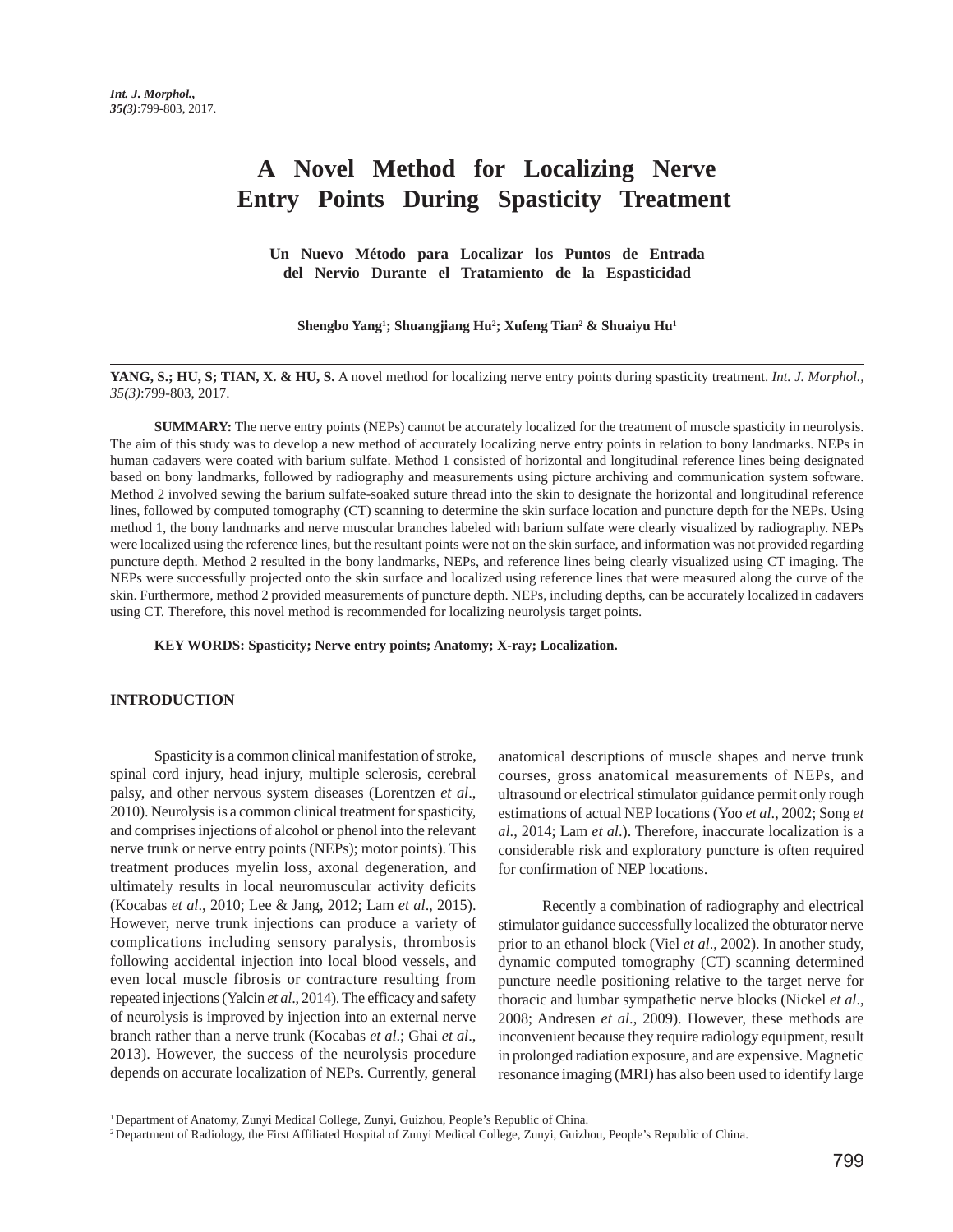nerve trunks, but this is expensive and time-consuming. Moreover, relatively small muscular nerve branches are difficult to identify using MRI (Torres *et al*., 2013; Delaney *et al*., 2014).

A more accurate and convenient method of NEP localization is required. Therefore, we sought to identify NEPs in adult cadavers, using radiography followed by determination of skin surface location and puncture depth, supported by measurement software. Development of this method contributes to improved NEP mapping accuracy, and will ultimately improve spasticity treatment for patients.

## **MATERIAL AND METHOD**

**Specimens and ethics.** This study was conducted on the lower limbs of two formalin-fixed adult Chinese cadavers (a 50-yearold man and a 40-year-old woman). Neither participant had a history of neuromuscular disease. Cadavers were placed in supine anatomical positions, with extended hips and knees, and the muscular nerve branches of the femoral triangle were studied. This experiment was approved by the ethics committee of Zunyi Medical College, China.

**Method 1:** Localization of NEPs using anatomical landmarks and radiography. The femoral triangle of the left lower limb of the male cadaver was dissected to expose the muscular branches of the femoral and obturator nerves. The superficial fascia and adipose tissue were removed. Incisions were made along the origin of the adductor longus, adductor brevis, sartorius, and rectus femoris muscles to expose the underlying muscular nerve branches. Next, different types of copper wire were sutured to individual muscular nerve branches and the incisions were closed in layers. Radiographic images of the branch locations were obtained using X-rays (Siemens, Aristos VX PLUS, Germany) (Fig. 1A). The copper wire was clearly visualized on radiographic images; however, it was difficult to use the wire as a representative of nerve morphology in areas where the proximal end of the nerve branch was thick and the distal end was thin. Additionally, copper wire is soft and displacement may have occurred during tissue repositioning. Furthermore, we observed inconsistencies between the copper wire and anatomical observations of the neural course. Therefore, we discontinued using the distal end of the copper wire to localize NEPs. The copper wires were removed and barium sulfate combined with 801 glue (Shanghai Micro Spectral Chemical Technology Service Co. Ltd., Shanghai, China) was used to stain the muscular nerve branches. The barium sulfate mixture was dried using heat and incisions were closed in layers. Next, we obtained radiographs of the left thigh, and used Kwon's method (Kwon

*et al*., 2009) to describe the mediolateral and superioinferior relationships between the NEP for each muscle and bony landmarks; a line joining the pubic tubercle and the greater trochanter of the femur was designated as the horizontal reference line (H); a line joining the pubic tubercle and the medial epicondyle of the femur was designated as the longitudinal reference line (L) (Fig. 1B). The lengths of the H and L reference lines were measured using picture archiving and communication system (PACS) Impax6 software (AGFA Co., Düsseldorf, Germany). The distance from the intersection  $(P<sub>u</sub>)$  after the vertical NEP (i.e. the puncture point, P) and the H line to the pubic tubercle was designated as H', and the distance from the intersection  $(P_1)$  through P of the horizontal line and the L line to the pubic tubercle was designated as L'. H' and L', as well as ratios of H'/H and L'/L were calculated and expressed as percentages. Adductor magnus muscle measurements were arbitrarily selected as an example to describe NEP localization (Fig. 1C).

**Method 2:** Localization of nerve entry points using anatomical landmarks and spiral CT. The femoral triangle of the right lower limb of the female cadaver was dissected. The skin and superficial fascia were treated as one layer, and the muscle surface was exposed to minimize tissue damage and provide access to all NEPs for the obturator and femoral muscular branches. Barium sulfate combined with 801 glue was used to stain the distal 0.5 cm of the muscular nerve branches. The barium sulfate mixture was then dried using heat and the incision was closed in layers. In order to describe the superioinferior relationship between the NEP of each muscle and bony landmarks, a suture thread immersed in barium sulfate was sewn into the skin between the femoral greater trochanter and the femoral lateral epicondyle and designated as L. In order to describe the mediolateral relationship between NEPs and bony landmarks, another suture thread immersed in barium sulfate was sewn into the skin between the femoral greater trochanter and the pubic tubercle and designated as H (Fig. 2A). Spiral CT scanning was conducted using a 64-row scanner (Siemens, Germany) (collimation =  $64 \times 1$ , slice thickness = 1 mm, pitch = 1:1, current =  $120 \text{ kV}$  with automatic mA adjustment, thin layers with three-dimensional image reconstruction). For each NEP, the first appearance of a point labeled by barium sulfate in the distal-to-proximal direction was located and an injection needle was inserted perpendicular to the coronal plane. CT scanning was repeated and thin slice reconstruction was used to determine whether P corresponded with the NEP (Fig. 2A). Finally, a Syngo system (Siemens, Berlin and Munich, Germany) measured the NEP of the adductor magnus muscle as an example. In transverse and coronal images, the L and H lines were measured by applying a curve measurement tool along the surface of the skin (Fig. 2B, C). The curve distance from  $P<sub>r</sub>$  of the horizontal NEP (i.e. P) and the L line to the greater trochanter was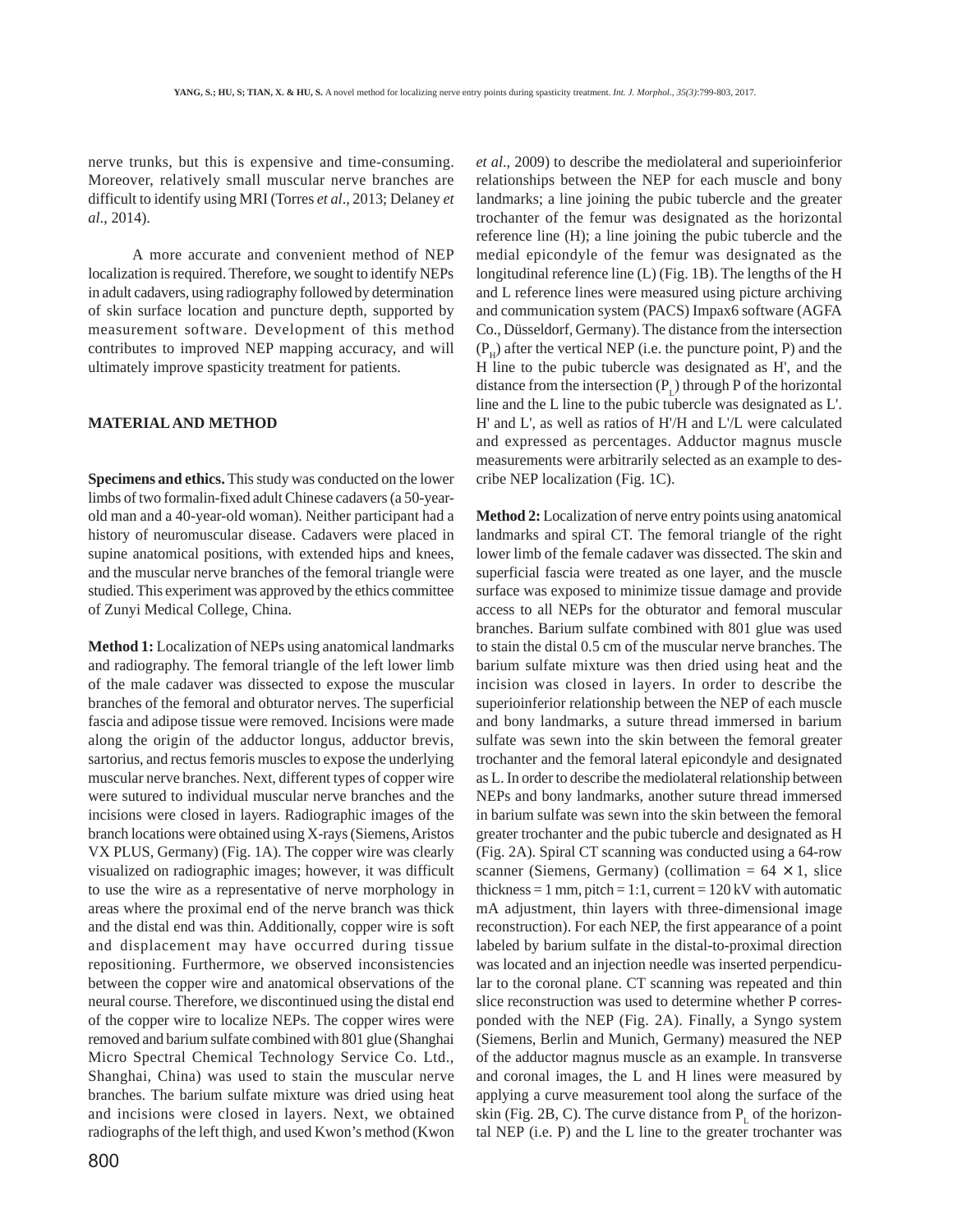

Fig. 1. Localization of nerve entry points (NEPs) with radiographic guidance. A. Radiographic image of copper bound to the muscular nerve branches.  $1 = \text{gracilis}$ muscle branch of the obturator nerve;  $2 =$  adductor longus muscle branch;  $3 =$ adductor brevis muscle branch;  $4 =$  adductor magnus muscle branch;  $5 =$  pectineus muscle branch;  $6 =$  femoral nerve trunk. B. Radiography of a muscular nerve branch stained with barium sulfate.  $7 =$  the medial femoral cutaneous branch of the obturator nerve. C. Identification of the precise NEP of the adductor magnus muscle relative to bony landmarks.



designated as L' (Fig. 2B). The curve distance from  $P_{\mu}$  of the vertical NEP and the H line to the greater trochanter was designated as H' (Fig. 2C). H' and L', as well as ratios of H'/H and L'/L were calculated and expressed as percentages, in order to determine P on the body surface. Using CT cross sections, NEPs were designated as N, P by N projecting to the skin of the opposite direction limb was designated as P', the lengths of PN and PP' were measured, and the ratio of PN/PP' was calculated and expressed as a percentage in order to determine the puncture depth (Fig. 2D).

## **RESULTS**

**Method 1** included copper wires bound to nerve muscular branches being visualized using radiography. However, the imaged positions of copper wires and the anatomical observations for some nerve branches were inconsistent, such as for the adductor brevis branch (Fig. 1A). A barium sulfate alternative was then conducted, and also permitted clear radiographic imaging of muscular nerve branches. The resulting images accurately depicted the anatomy, and the nerve appearances and shapes completely corresponded with anatomical observations (Fig. 1B). Therefore, the barium sulfate method was selected as a more effective method for visualizing muscular nerve branches. The adductor magnus branch of the obturator muscular nerve branches (Fig. 1B) was selected as a location measurement example (Fig. 1C), with  $H/H \times 100 \% = 36.07 \%$ and  $L/L \times 100\% = 32.06\%$ . Therefore, the NEP (i.e. P) was located at 36.07 % lateral to the pubic

Fig. 2. Corresponding surface locations and depths of nerve entry points (NEPs) were determined by spiral computed tomography (CT). A. A three-dimensional reconstructed spiral CT image showing the relationship between the location of the NEPs and bony landmarks.  $A =$  greater trochanter of the femur,  $B =$  lateral epicondyle of the femur,  $C =$  pubic tubercle,  $AB =$  longitudinal reference line  $(L)$ ,  $AC =$  horizontal reference line  $(H)$ , P  $=$  puncture point for the NEP of the adductor magnus muscle,  $AP_L = L'$ ,  $AP_H = H'$ . B. The curve lengths of L and L' were measured on coronal images. C. The curve lengths of H and H' were measured on cross sectional images. D. The percentage puncture depth on a crosssectional CT image of the NEP for the adductor magnus.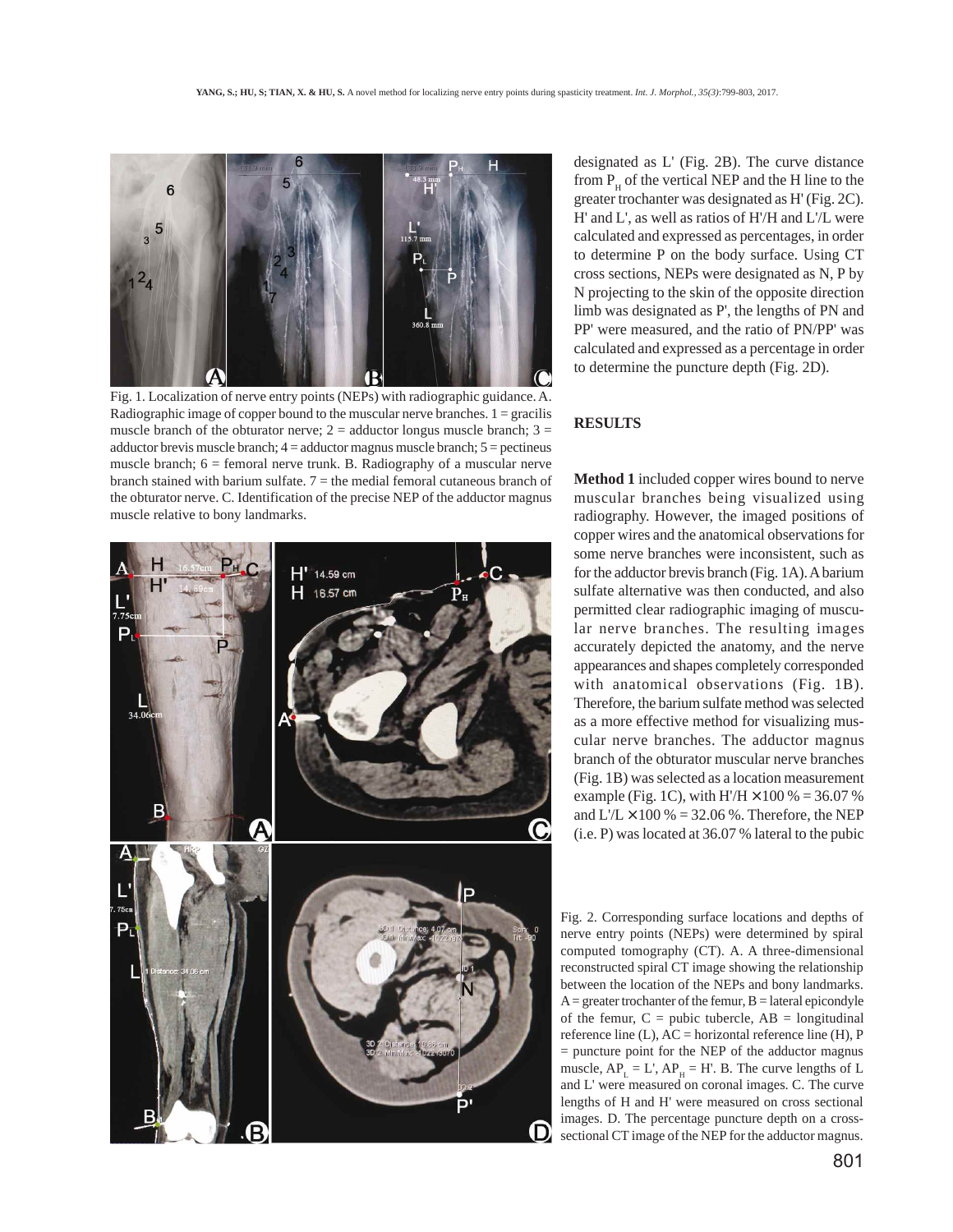tubercle along line H and at 32.06 % distal to the pubic tubercle along line L.

**Method 2** used gross anatomy rather than exposure of the whole muscle branch of the nerve, in order to minimize tissue damage. The H, H', L, and L' lines were located and measured along the surface of the skin using CT images. Using bony landmarks, the NEPs were also located at the skin level. The precise length can be measured during clinical applications using a measuring tape; however, the skin crease between the pubic tubercle and the roots of the thigh prohibit this strategy from being practical for measuring the L and L' lines. Therefore, a line joining the greater trochanter and the lateral epicondyle of the femur was selected as the L line for method 2. The needles presented in Fig. 2A represent the body surface NEP puncture targets for the femoral and obturator muscular nerve branches. The NEP of the adductor magnus muscle was selected for localization measurements and identified as follows: L'/L  $\times$  100 % = 22.75 % (Fig. 2B), H'/H  $\times$  100 % = 88.05 % (Fig. 2C). These values indicate that the NEP puncture target on the skin was located at 22.75 % distal to the greater trochanter along line L and 88.05 % medial to the greater trochanter along line H.

A tape measure can be used according to method 2, in order to determine the adductor magnus NEP with method 2, by measuring the curve distances of the H and L lines to localize the appropriate surface puncture point. Using CT cross sections (Fig. 2D), we determined that  $PN/PP' \times 100 \% = 37.47 \%$ , indicating that the clinical implementation of neurolysis through P can be accomplished by measuring the distance of PP' with a pelvis measuring instrument, multiplying the resultant value by 37.47 %, and using that value as the depth of the NEP perpendicular to the coronal plane.

### **DISCUSSION**

After central nervous system damage, unbalanced mutual restriction and interaction between alpha motor neurons and gamma motor neurons can result in weakened central motion suppression, spinal disinhibition, and motion loop excitability enhancement, which produce spasticity (increased muscle tension in the affected limb and display of the Wernicke-Mann posture) (Hefter *et al*., 2012). Abnormal movements and posture greatly affect patient quality of life and also affect family members and society. Thus, strategies for more accurate localization of NEPs are urgently needed in order to improve the efficacy of spasticity treatments and reduce undesirable complications.

Several reports describe anatomical localization of

NEPs. For example, one study used a longitudinal reference line joining the pubic symphysis and the medial condyle of the femur, in order to determine the NEPs of each muscle in the adductor femoral group of an adult cadaver (Crystal *et al*., 2005). In another study, the medial and lateral epicondyles of the femur were used as bony landmarks and the distance to the motor branch of the gastrocnemius muscle was measured in order to determine the motor branch NEP (Yoo *et al*.). However, these studies described only the superioinferior relationship, not the mediolateral relationship between NEPs and bony landmarks. Another study used the distance from the pubic tubercle to the femoral medial epicondyle as a longitudinal reference line and the distance from the pubic tubercle to the greater trochanter of the femur as a horizontal reference line, but the obtained distances were based on straight lines and did not localize the NEP on the surface of the skin (Kwon *et al*.). Puncture depths were also not specified. Punctures are performed on the skin in clinical practice, therefore, this method is vulnerable to error.

The above-mentioned method is similar to method 1 used in the present study. We reduced errors by using PACS software, however, this method remains unfeasible for clinical use. To compensate for the issues identified by using method 1, we designed method 2 using spiral CT scanning and threedimensional image reconstruction. Method 2 had the following advantages: (1) the NEP was localized using anatomical landmarks, which minimized damage to sensory fibers in the neural trunk; (2) barium sulfate combined with 801 glue was used to stain the NEP, and was easily visualized and eluted; (3) the puncture point for the NEP was successfully localized on the skin surface using curve measurements, which are both accurate and clinically feasible; (4) CT identified the puncture depth necessary to access the NEP; (5) distances were expressed as percentages, which reduces the influence of between-patient differences.

Despite the clinical use of bony landmarks, CT guidance, and electrical stimulator guidance, it is difficult to avoid exploratory punctures. Furthermore, small branches of muscular nerves are difficult to identify using MRI, which is expensive and time-consuming. Therefore, additional autopsy studies using the recommended methods should identify NEPs and create a whole-body map. The present study validates the utility of our method 2. If the nerve of interest branches prior to entering the muscle, barium sulfate should be used to coat the branch and avoid multiple injections. If a muscle is innervated by several nerves, the NEP for the thickest nerve branch should be targeted in order to avoid multiple injections.

Limitations of the present study include that we arbitrarily selected the NEP of the adductor magnus muscle branch as an example, and we did not describe NEPs for the obturator and femoral muscle nerve branches of our two